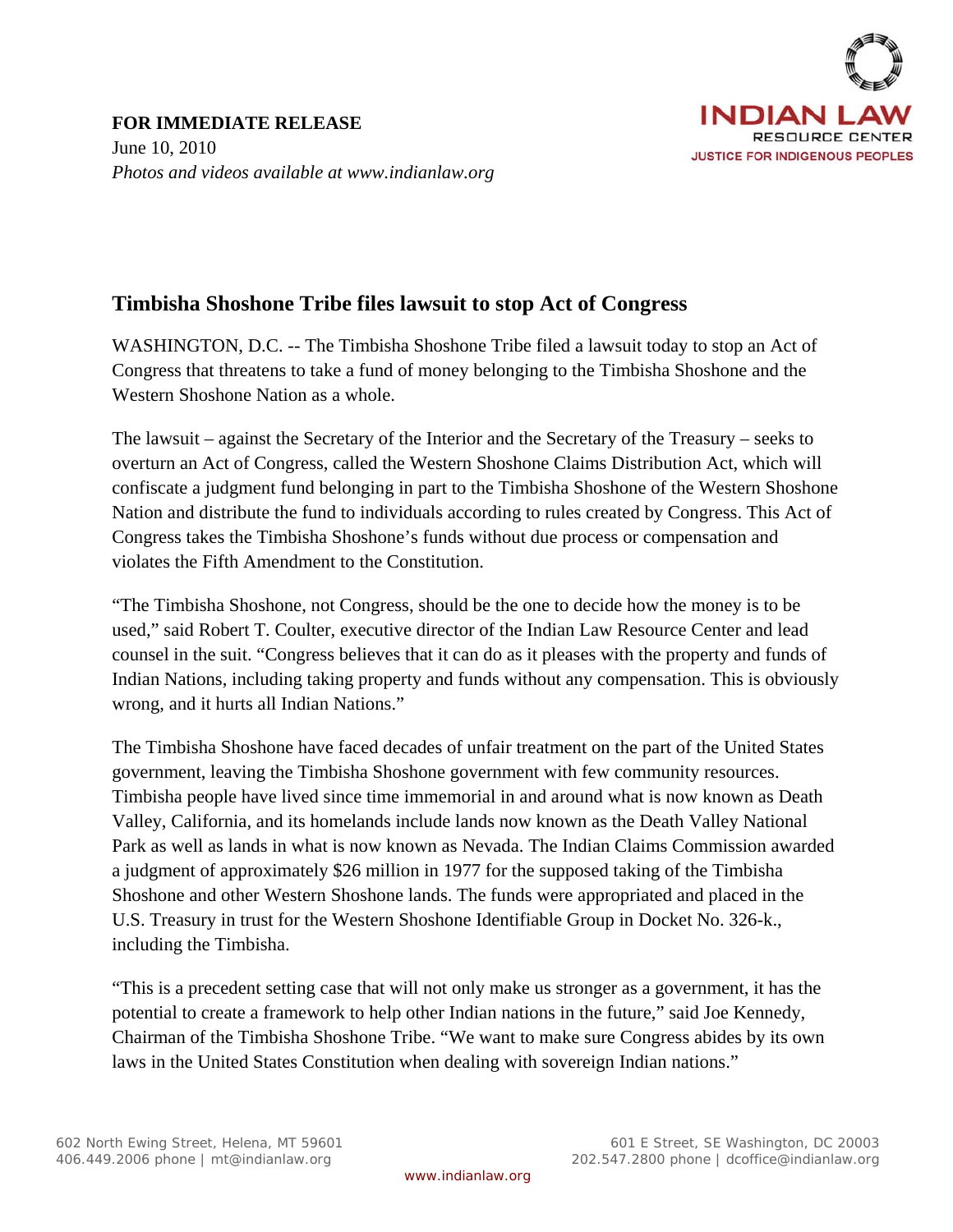The money in question has never been distributed, because up to now the Western Shoshone Nation has been insisting that their lands were not legally taken and that they want to have a settlement of their land issues with the United States.

"Another important fact in this case is that not all members are eligible for the distribution," said Kennedy. The plan created by Congress will mean that some members will be completely excluded from receiving any proceeds of the judgment, even though they suffer from the legacy of the federal government's wrongful actions. "Instead of taking this financial distribution now, we need to work towards our legal rights over our lands that truly belong to the Timbisha Shoshone and the rest of the Western Shoshone Nation. If we take this money, the U.S government will say that it has fully paid for our lands even though it goes against the U.S. Constitution, our right to property, due process and equality under the law and would be a blatant human rights violation."

A successful lawsuit could mean that Congress could not in the future take Indian property and funds unless it complied with the Constitution and paid fair compensation. Indian Nations could have much greater ability to manage their affairs if they could stop the United States government's illegal taking of their property.

"We believe we can win this case and rid federal law of a very harmful and unjustifiable doctrine that has deprived Indian nations of their rights for generations," said Coulter.

The Indian Law Resource Center is a non-profit Indian legal organization that does not charge for its legal work. The Center is funded by foundations, Indian nations, and individual contributions. No federal funds are accepted. The Center has been responsible for a number of major cases including the successful case on behalf of Mary and Carrie Dann before the Inter-American Commission on Human Rights.

###

## *About the Indian Law Resource Center*

The Indian Law Resource Center is a non-profit law and advocacy organization established and directed by American Indians. The Center is based in Helena, Montana and also has an office in Washington, DC. We provide legal assistance without charge to Indian and Alaska Native nations who are working to protect their lands, resources, human rights, environment and cultural heritage. Our principal goal is the preservation and well-being of Indian and other Native nations and tribes. For more information, please visit us online at www.indianlaw.org or www.facebook.com/indianlawresourcecenter.